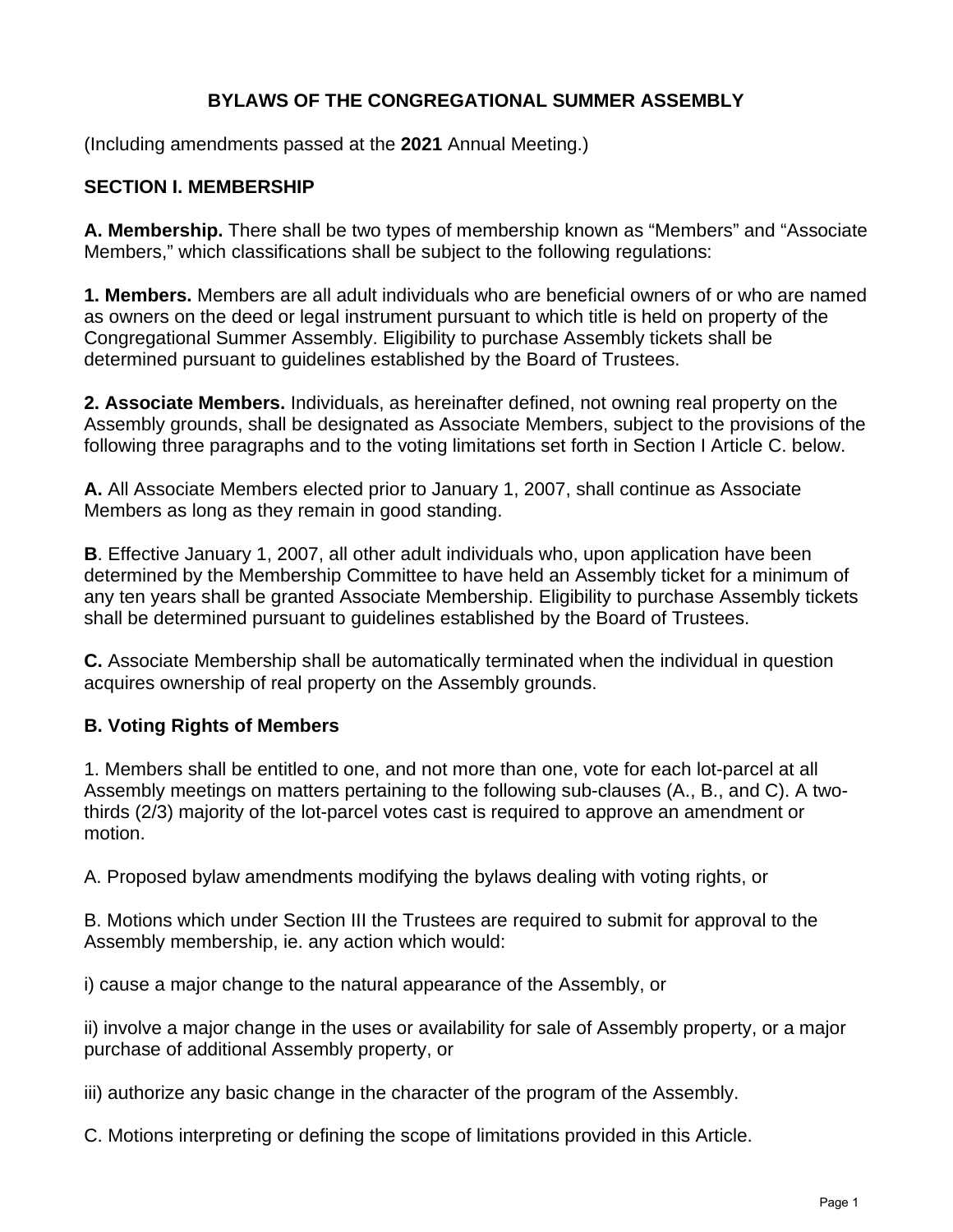2. On all issues other than provided in Article B, Paragraph 1, all Members shall be entitled individually to one, and no more than one, vote.

3. Members shall be permitted proxies for items 1 and 2 above.

# **C. Voting Rights of Associate Members**

1. Each Associate Member in good standing shall be entitled to one and not more than one vote on all issues except those specifically reserved for Members as provided in Article B, Paragraph 1.

2. Associate Members shall not be permitted to designate proxies.

# **D. Definitions**

1. An adult is defined as a person who is at least eighteen (18) years old.

2. Real property, for purpose of determining CSA membership qualification, is herein defined as a full platted lot or lot parcel on the Congregational Summer Assembly grounds as established and registered in Benzie County in 1908. Subdivisions of platted lots are excluded from the definition of real property, and ownership of subdivided plat parcels does not constitute qualification for CSA membership unless such subdivision contained a separate, additional habitable dwelling prior to January 1, 1988.

3. "In good standing" is defined as being up to date with payment of Associate Member fees.

# **SECTION II. MEETINGS**

**A. Annual Meeting.** The Annual Meeting of the Assembly shall be held in the month of July or August at such time and place as may be designated by the Board of Trustees. The call for the meeting shall be mailed to the membership not less than 21 days before such meeting. It shall contain specific mention of any unusual items of business expected to come before the meeting. If any amendments to the bylaws are being proposed for consideration, the call for the meeting shall describe the nature and purpose of such amendment in accordance with Section IX, Article C. Provision shall be made for Members unable to attend to file a proxy with the Secretary at least twenty-four (24) hours prior to the meeting. No more than seven (7) proxies shall be held by one person.

**B. Special Meeting.** Special meetings may be called by the Board of Trustees, or by the Executive Committee, to consider specific topics mentioned in the call of the meeting. This shall be mailed to the members not less than 21 days before such meeting. All other provisions relating to the Annual Meeting as set out in the preceding paragraph shall apply equally to special meetings.

**C. Quorum.** Forty (40) Members in attendance shall constitute a quorum for either type of meeting. Proxies shall not count in determining whether a quorum is present.

# **SECTION III. BOARD OF TRUSTEES**

**A. Powers and Duties.** The business affairs of the Assembly shall be managed by its Board of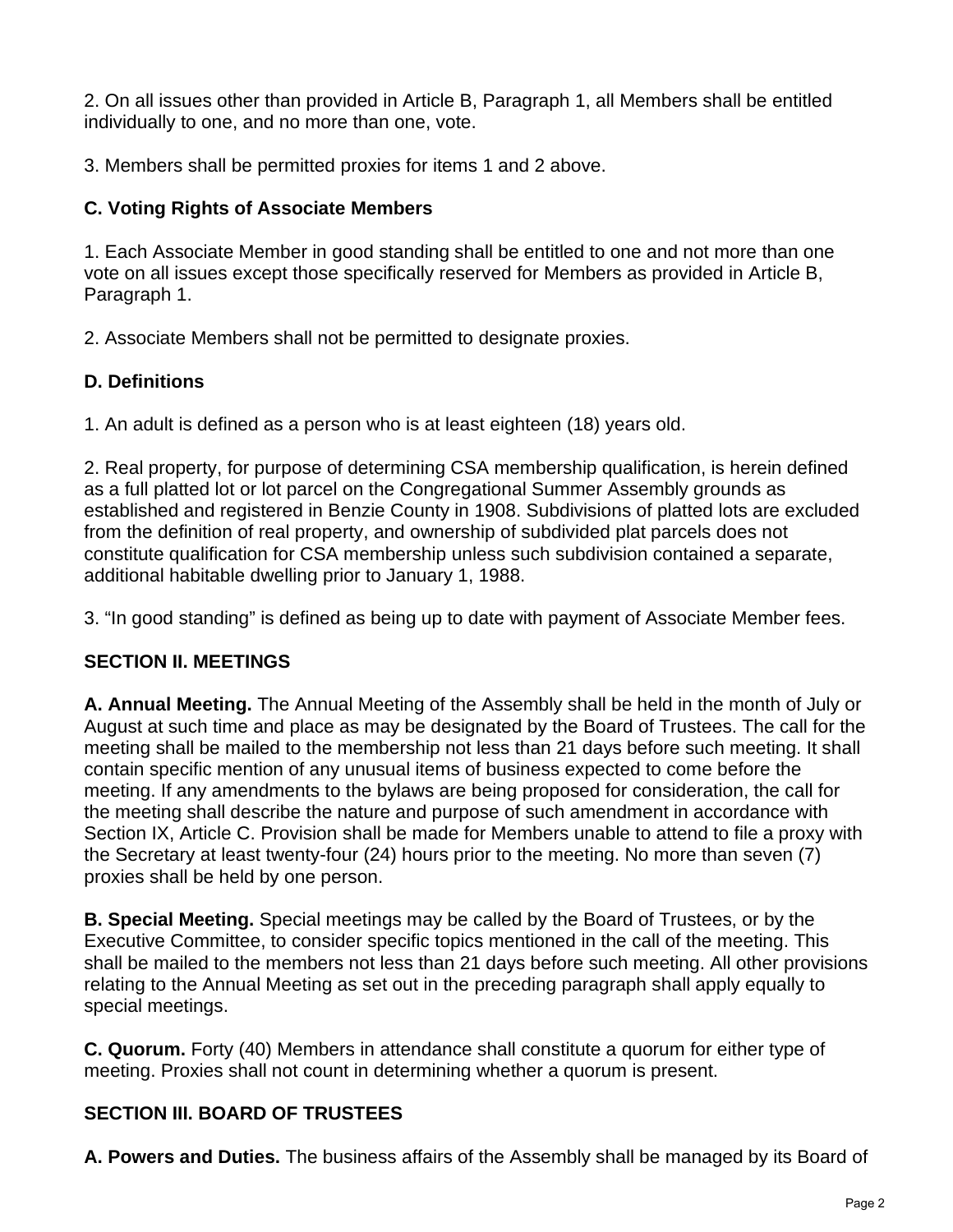Trustees, subject only to such limitations as may be prescribed by the membership. Any action which would:

1. Cause a substantial change in the natural appearance of the Assembly (or)

2. Involve a substantial change in uses or availability for sale of Assembly property, or a major purchase of additional Assembly property,\* or

3. Authorize any basic change in the character of the program of the Assembly;

shall be submitted for approval by a vote of the members of the Assembly at the Annual Meeting or at a special meeting, except in the case of emergency making it impractical to do so. At any annual or special meeting to which such matters are submitted all interested members shall be given opportunity to present their views.

\*With the exception of the areas dedicated to public use of Assembly members on the Plat of the Congregational Summer Assembly, as amended, reformed, and corrected by Decree of the Circuit Court of Benzie County, State of Michigan, dated March 31, 1927, recorded on February 2, 1937. Said decree limits changes to such dedicated areas including any roads, courts, beach, etc., through the requirement in the decree that consent in writing must be obtained from all "whose property is in any manner affected by said proposed building, improvement, or encroachment."

**B. Number, Election and Term of Office.** The Board shall consist of fifteen elected Trustees and other ex officio members with full voting rights as designated in the Bylaws. Five Trustees shall be elected each year for a term of three years by the membership at the Annual Meeting. The President of the Women's Association or a duly designated representative of the Women's Association, the Secretary, the Treasurer, and the immediate Past President of the Assembly for the one year following his/her service as President, shall serve as ex officio members of the Board with full voting rights. The Managing Director shall attend all meetings and act in an advisory capacity to the Board and the Executive Committee.

**C. Eligibility.** All persons elected to the Board of Trustees shall be Members or Associate Members in good standing of the Assembly, and shall have demonstrated their willingness to participate in and contribute to the Christian fellowship of the Assembly. Not less than threefifths shall consist of Members, a spouse of a Member, or an adult child of a Member at the time of their election to the Board of Trustees. After an elected Trustee has served for a term of three years he/she shall not be eligible to be reelected or reappointed until one year has elapsed.

**D. Vacancies.** Vacancies in the Board of Trustees shall be filled by the Executive Committee, and each person so elected shall be a Trustee until the next annual meeting.

**E. Meetings.** The first meeting of the Board of Trustees each year shall be held immediately after the annual meeting, and announcement thereof shall be made during the annual meeting. All other meetings may be called by or at the request of the President, or at the request of any five Trustees upon a week's notice, or less in the event of an emergency.

**F. Quorum.** Ten Trustees, whether elected or ex officio, shall constitute a quorum. Proxies of both elected and ex officio Trustees shall be counted in determining whether a quorum exists.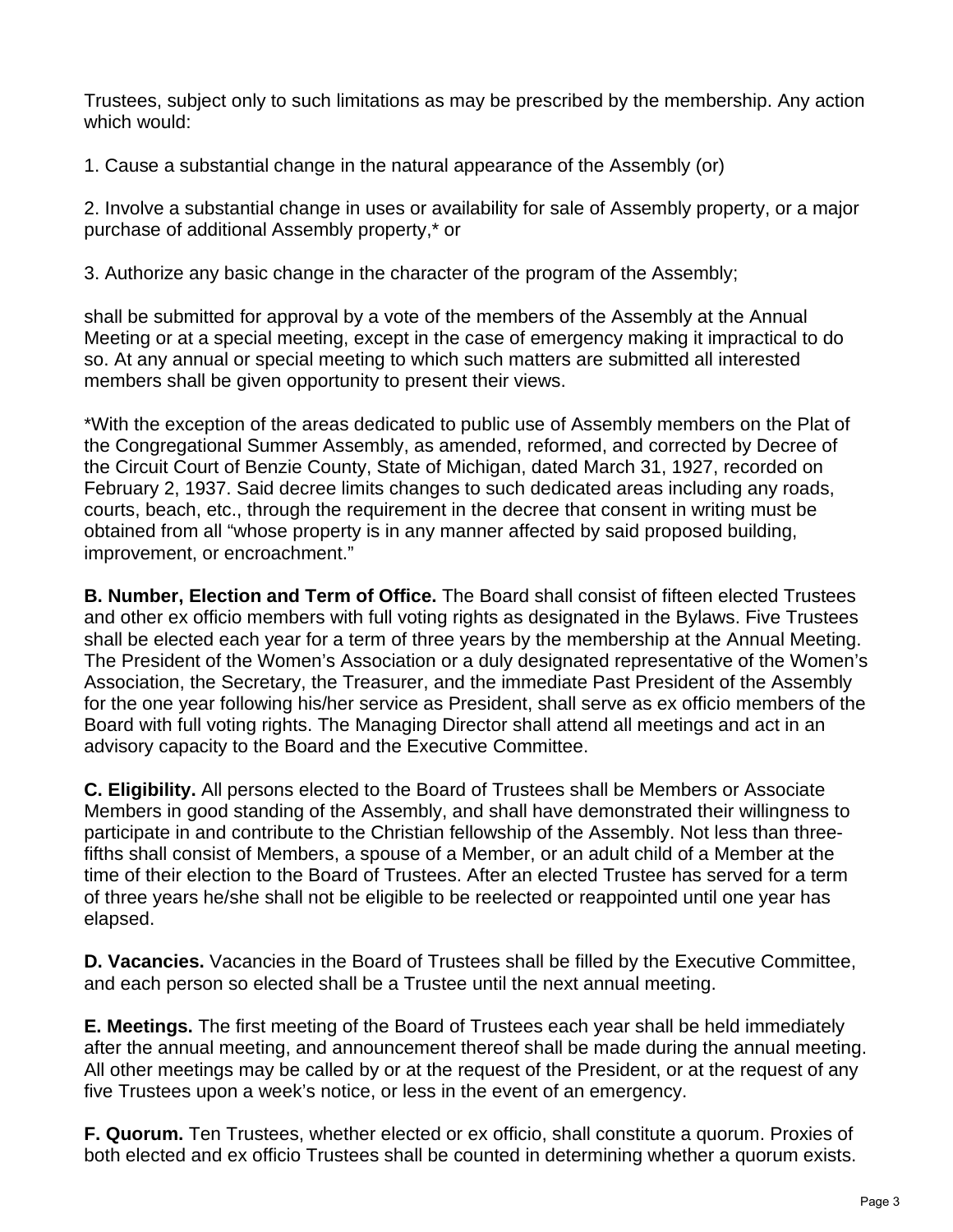In the event that a quorum is not present, any action may nevertheless be made effective if ratified by a majority of the Board of Trustees.

**G. Manner of Acting.** The act of the majority of the members of the Board of Trustees (present at a meeting at which a quorum is present, or the later ratification by mail vote by a majority of the Board of Trustees of action taken by a meeting of the Board at which a quorum is not present) shall be the act of the Board of Trustees.

### **SECTION IV. OFFICERS AND COMMITTEES**

**A. Officers.** The officers of the Assembly shall be a President, Vice President, Secretary and Treasurer.

**B. Qualifications.** The President and Vice President must be elected members of the Board of Trustees, provided, however, that in the event the Trustees should elect a President to serve a second term and his term as a member of the Board of Trustees has expired, then in such event the term of the President as a Trustee shall be extended for one year so that he shall continue as a Trustee during his second term as President. The extension of the term of a President as a Trustee shall not affect the number of Trustees to be elected each year. The President and Vice President shall serve without salary. The other officers may be compensated for their services at the discretion of the Board of Trustees.

**C. Election and Term of Office.** The officers shall be elected by the Board of Trustees at its first meeting, if possible, otherwise as soon as possible thereafter. Elections of officers by the Board of Trustees shall be by secret, written ballot in those cases in which the number of nominees exceeds the number of vacancies to be filled. Each term of office shall be for one year, or until a successor is elected and qualified.

**D. Vacancies.** In the event that the office of President becomes vacant, the Vice President shall be and become the President for the unexpired portion of the term. A vacancy in any other office, including a temporary inability to serve, shall be filled by appointment by the President, with the subsequent approval of the Executive Committee.

**E. Duties of Officers.** *The President* shall preside, when present, at all meetings of the Assembly, the Trustees, and the Executive Committee. He/she shall appoint all committees, including the Executive Committee, as soon as convenient after the organization of the Board of Trustees, and subject to the review of the Trustees, but he/she may not serve as a member of the Nominating Committee. He/she shall advise the Managing Director on policies requiring action between meetings of the Board and of the Executive Committee, and discharge other such duties as may be assigned by the Trustees or the Executive Committee.

*The Vice President* shall perform the duties of the President whenever he/she is unable to act, and shall succeed to his/her office in the event of his/her death or resignation.

*The Secretary* shall keep the minutes of all meetings of the Assembly and of the Trustees, shall be responsible for the custody of all current records of the Assembly up to two years after which the originals shall be deposited with the Archivist, and shall also discharge such other duties as may be assigned from time to time. The Secretary shall issue the call for the Annual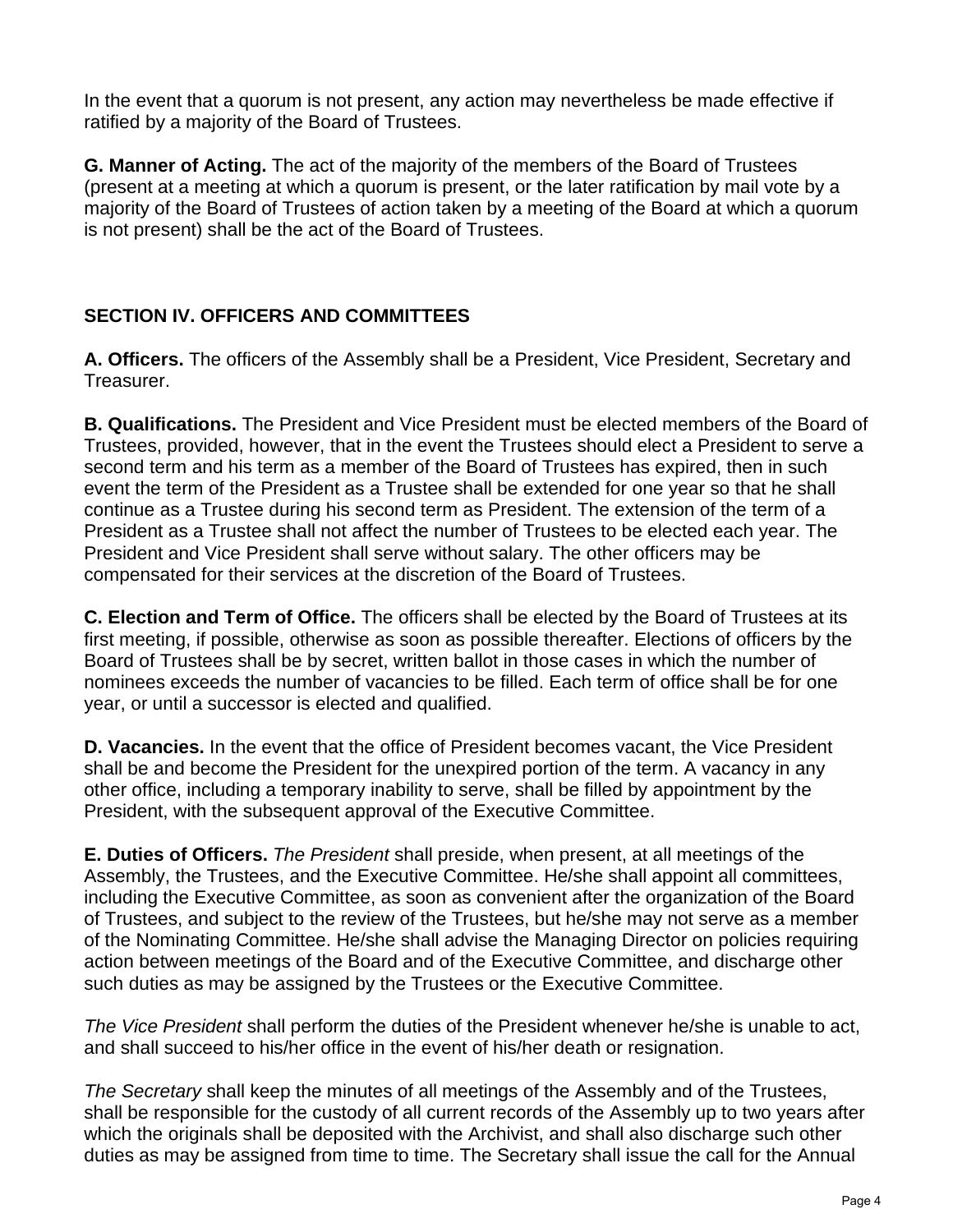Meeting by mail to the membership, not less than 21 days before such meeting, and include in the call specific mention of any unusual items of business or proposed amendments to the bylaws expected to come before the meeting. The Secretary shall summarize the major features of each Annual Meeting and any special meetings of the Assembly members in the Assembly News mailed in the Spring of the following year.

*The Treasurer* shall be responsible for the receipt, custody, and payments of all monies of the Assembly. He/she may delegate any portion of such responsibilities, with the approval of the Trustees, to the Managing Director, or other agent. He/she and they shall be bonded in such sum as may be decided upon by the Board of Trustees.

**F. Executive Committee.** The Executive Committee shall consist of seven elected members of the Board of Trustees, including the President and Vice President. The Executive Committee shall also include the Treasurer and the Secretary as ex-officio, non-voting members. Not fewer than four elected members of the Executive Committee shall consist of Members, a spouse of a Member, or an adult child of a Member. The principal function of the Executive Committee shall be to act for the Board of Trustees between meetings of the Board of Trustees. It shall not incur any financial obligation in excess of \$1,000 without express authority from the Board of Trustees. Four elected members shall constitute a quorum of the Executive Committee.

**G. Archivist.** The Archivist shall be appointed by the President, and shall be responsible for the archives of the Assembly. He/she shall choose such assistants he/she deems necessary for this work, notifying the President of his/her choices. Further, he/she shall be responsible for displays from time to time of appropriate historical materials that are of general interest.

**H. Other Committees.** Other Committees shall be created from time to time by the President with the approval of the Board of Trustees.

### **SECTION V. EMPLOYEES**

**A. Managing Director.** The Board of Trustees may, in its discretion, employ a Managing Director, and may fix the duties, powers and compensation of such Managing Director.

**B. Other Employees.** The Board of Trustees may also employ, or authorize the Managing Director to employ, other employees as in its judgement are necessary to carry out the programs of the Assembly, and may fix or authorize the Managing Director to fix the duties, powers, and compensation of such employees.

**C. The Managing Director and other paid employees of the Assembly** shall not be voting members of the Board of Trustees.

# **SECTION VI. SALE OF LOTS**

**A. General Authority.** Subject to the procedures & criteria set forth below, the Board of Trustees shall have authority to sell lots owned by the Assembly to applicants whom it believes qualified.

**B. Policy Guidelines.** In granting applications for the purchase of such lots the Board of Trustees shall be guided by the following policies: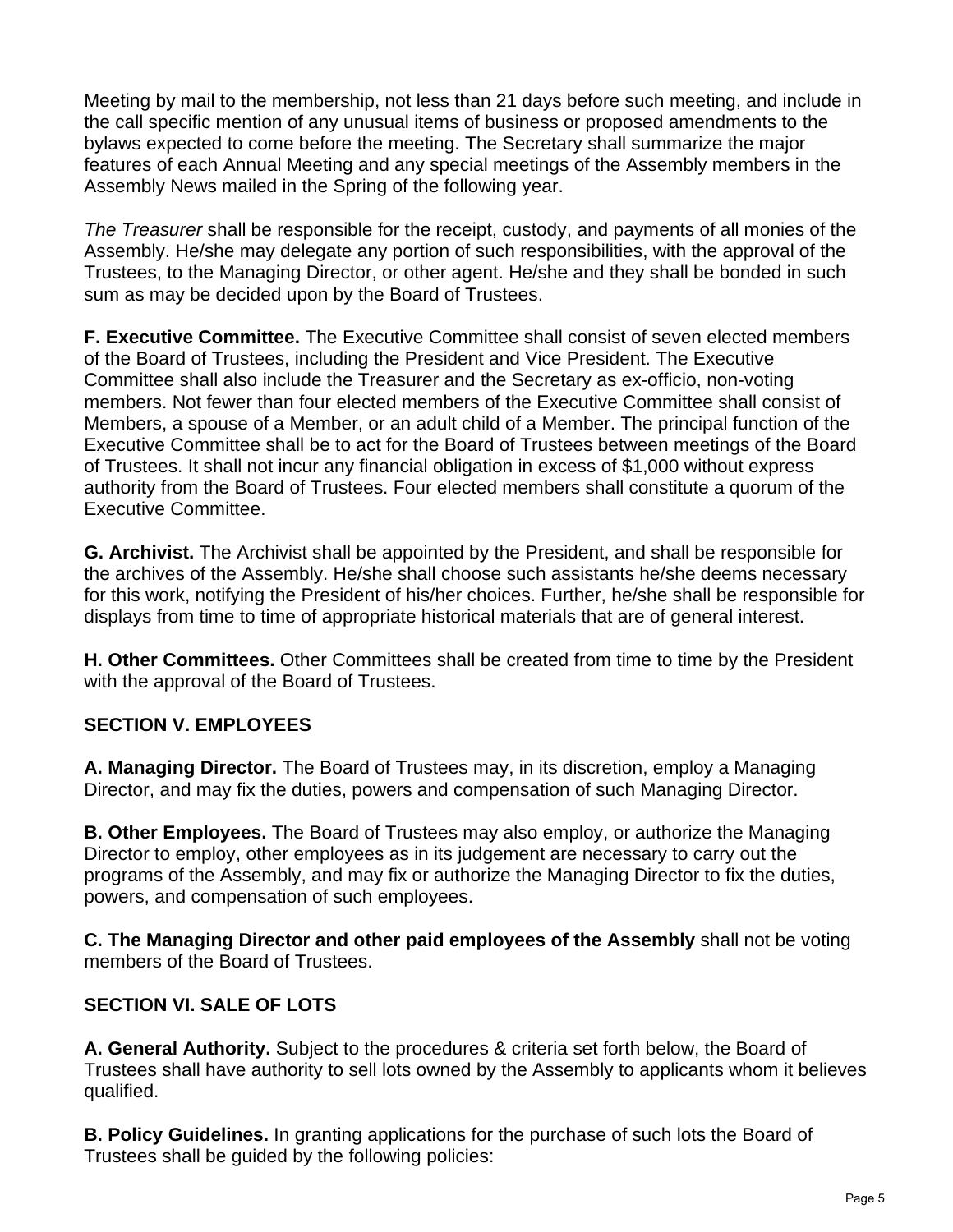1. Any application for the purchase of a lot shall be rejected if there is reason to believe that the acquisition is sought for commercial purposes.

2. No application shall be approved unless the applicant is deemed to be willing and able to participate in and contribute to the Christian fellowship of the Assembly.

3. Contiguous lot owners shall be notified in advance of any sale and given preference for a limited period in the purchase of lots unless the sale to a contiguous owner would result in the concentrated ownership of an undue number of lots on which no building is intended and on which desirable building is feasible.

**C. Terms of Sale.** All sales of land by the Assembly shall be for cash.

**D. Limitations on Use of and Construction on Lots.** The Trustees may impose such further limitations on the sale of lots and the subsequent use of and construction on such lots as in the Board's judgment are consistent with the best interest of the Assembly.

### **SECTION VII. C.S.A. PRESERVATION FUND**

**A. Creation of Fund.** A CSA preservation Fund is created to receive gifts, bequests, and any other monies which may from time to time be presented to the Congregational Summer Assembly or be designated by the Trustees or the Assembly to be transferred to the fund.

**B. Purposes.** The Fund has two purposes.

1. The primary purpose is to provide financial support to the Assembly for capital improvements such as:

a. repair and/or maintenance of capital assets

b. replacement of capital assets, and

c. new undertakings or significant modifications to an existing asset.

2. The secondary purpose is to provide financial support for the programs of the Assembly.

**C. Fund Committee.** The Trustees shall appoint a Fund Committee composed of the Treasurer and at least two other members of the Assembly, one of whom shall be designated Chairperson, to manage, invest, or reinvest the assets of the fund. The Committee is charged with the responsibility of establishing an investment policy that is consistent with the purposes of the Fund described above in Article B. The investment policy will be approved by the Trustees and the investment results and policy will be reviewed annually by the Trustees. The Fund Committee shall report regularly to the Trustees and at least annually to the Assembly.

**D. Distributions.** Distribution of up to twenty percent (20%) of the Fund balance in one fiscal year may be made for the purposes described in Article B upon approval by the Trustees and subject to the limitations in Section III, Article A. The Fund balance at the end of the previous fiscal year will be the basis for determining the twenty percent (20%) limit. Distributions greater than twenty percent (20%) in one fiscal year require approval of the membership at an annual or special meeting.